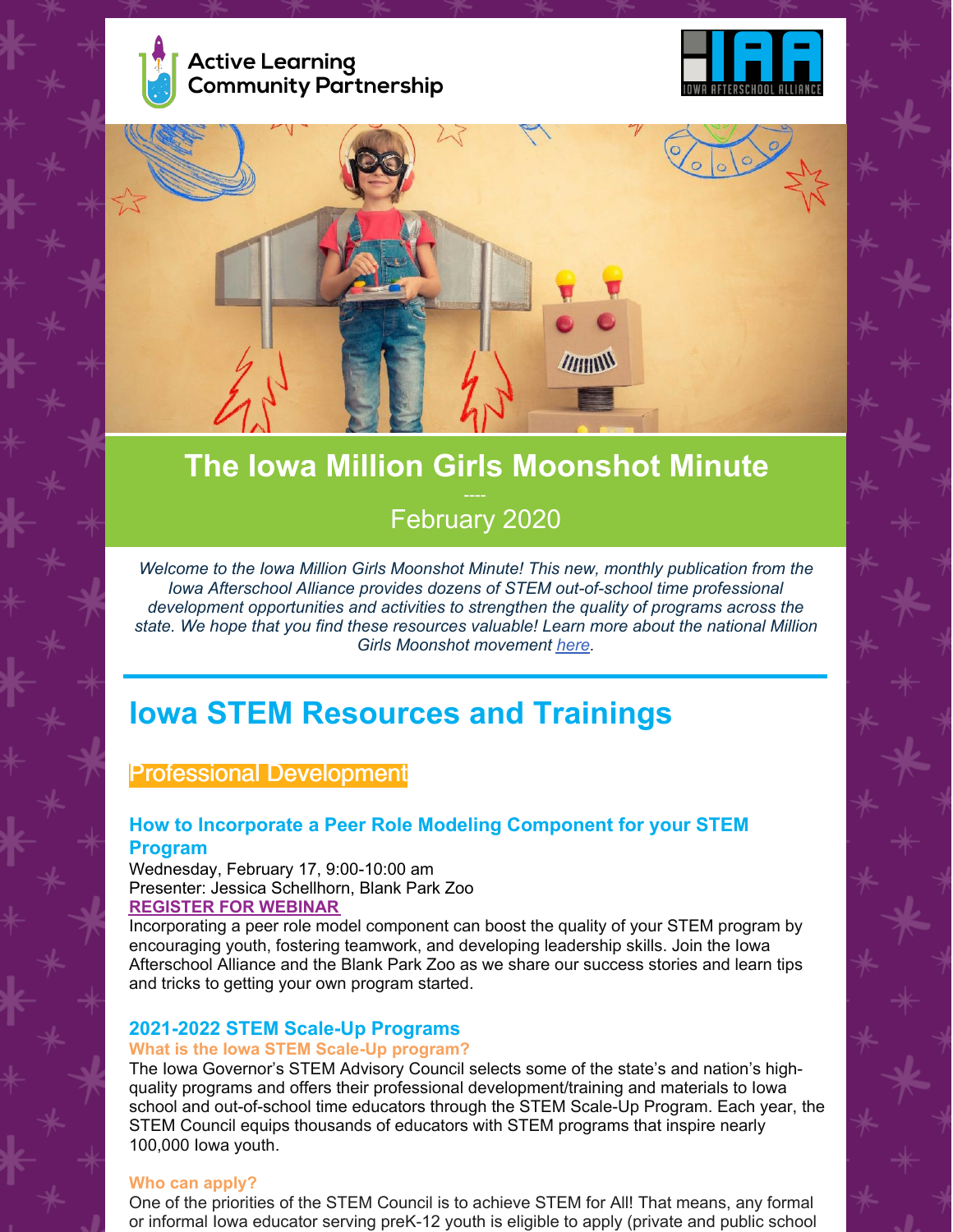teachers, librarians, after school club staff, museum staff, homeschools, 4H staff, childcare staff, etc). The STEM Scale-Up Program application is open to educators or administrators applying on behalf of educators through **March 5, 2021.**

**Click [here](https://iowastem.org/sites/default/files/2021-22 Scale-Up Packet_12.pdf) to read more about the featured STEM programs. Click [here](https://iowastem.org/Scale-Up) to learn more about the application process.**

# **Million Girls Moonshot Resources**

# Featured Webinars

## **Quality Trainings with PEAR**

As an implementation partner for the Million Girls Moonshot Initiative, PEAR is thrilled to offer a three-part training series to all state networks and participating programs at no cost!



PEAR invites program staff and coordinators to leverage the free Dimensions of Success (DoS) Program Planning Tool (PPT) during these guided, interactive sessions focused on creating authentic plans to support quality programming and maximize positive outcomes for youth and educators.

#### **PART I: Understanding Quality STEM Learning: Empowering Networks and Programs** February 23rd, 2:00pm - 3:00pm CST (Deadline to Register: February 19th)

#### **[REGISTER](https://share.hsforms.com/1f2wO4n9YQTKkf-wxsI82yg4hx3z) FOR WEBINAR**

#### **Learning Goals:**

- Map the implementation of quality STEM programming practices and positive youth development by reflecting on current activities/programs
- Examine how STEM and social emotional development (SED) are interconnected and how the DoS tools/framework can support programs in elevating both

## **PART II: Imagining & Planning for Quality: Exploring Goals to Guide Our Work** March 11th, 2:00pm - 3:00pm CST (Deadline to Register: March 8th)

# **[REGISTER](https://share.hsforms.com/1f2wO4n9YQTKkf-wxsI82yg4hx3z) FOR WEBINAR**

- **Learning Goals:**
	- Reflect on areas of SED and STEM that are traditionally strong or challenging for programs nationally and for your program/network specifically
	- Create a vision and generate goals for strengthening STEM and SED in programming using the DoS framework and tools as a guide.

### **PART III: Creating Change: Leveraging DoS Toward Continuous Growth**

March 30th, 2:00pm - 3:00 pm CST (Deadline to Register: Friday March 26th) **[REGISTER](https://share.hsforms.com/1f2wO4n9YQTKkf-wxsI82yg4hx3z) FOR WEBINAR**

**Learning Goals:**

- Learn how to use the freely available DoS planning tool and related data collection tools to grow and strengthen programming
- Discuss how to sustainability leverage data and planning resources to continue strengthening STEM and SED in your program/network

# Best Practice and Professional Development

## **For STEM Partners**

- **[Podcast:](https://medium.com/nevertheless-podcast/episode-1-stem-role-models-7c30d2c68392) STEM Role Models** In this podcast, educators, CEOs, and students discuss why STEM role models from all walks of life are essential for young peoples' persistence and success in STEM.
- **Guide: For [Educators](https://www.microsoft.com/en-us/corporate-responsibility/skills-employability/girls-stem-computer-science) and Parents to Help Close the Gender Gap in STEM** Microsoft commissioned a survey of over 6,000 girls and young women and conducted interviews with non profit leaders. They compiled the findings in the **[online](https://query.prod.cms.rt.microsoft.com/cms/api/am/binary/RE1UMWz) report** and here present a guide for teachers, parents, and education leaders. One critical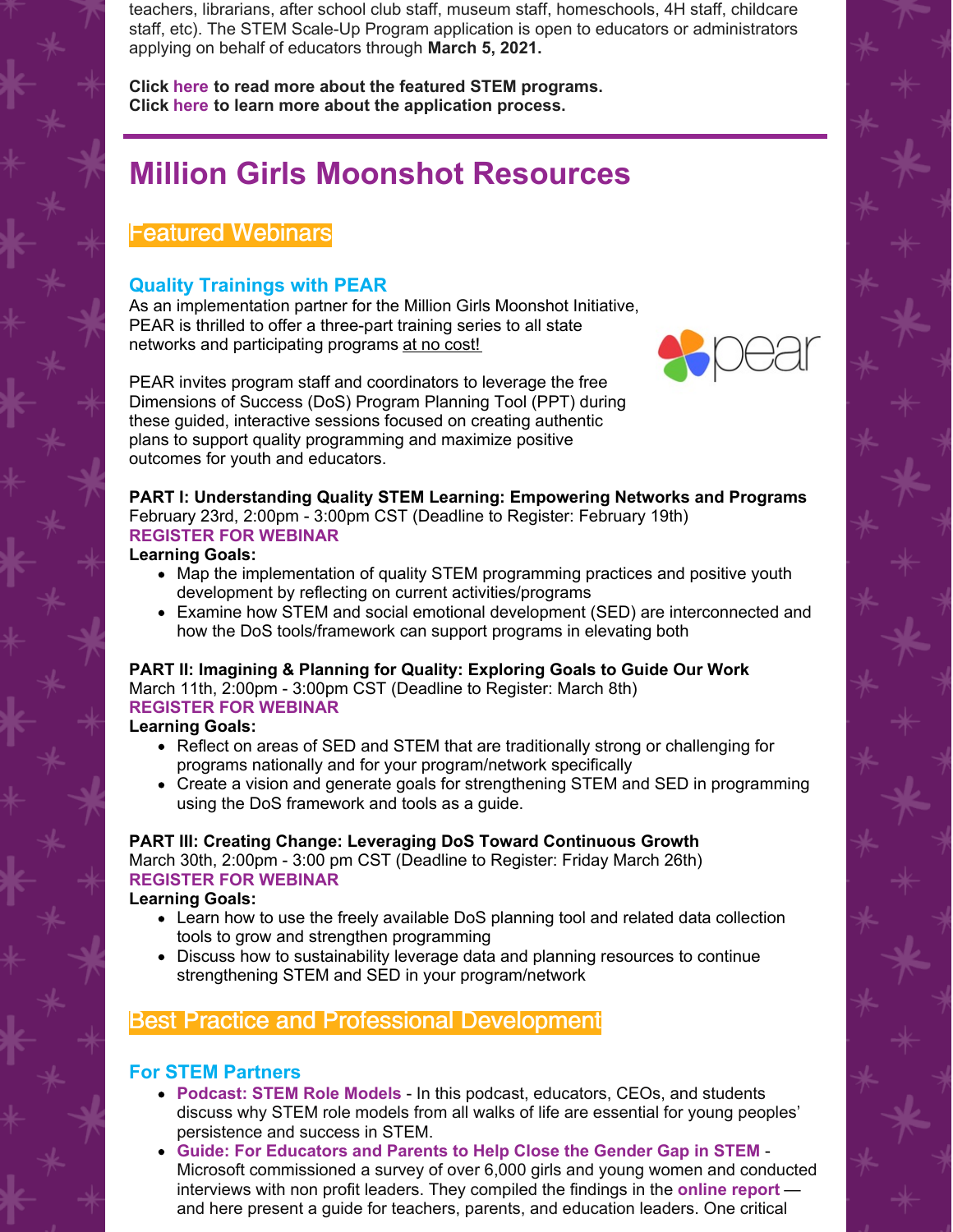strategy for success in STEM is providing role models for youth. Read more about why and how to engage role models in programs and at home.

- **Toolkit: Creating Connections with Role Models: The Power of [Collaboration](https://techbridgegirls.org/assets/files/role-model/NGCP Role Model Guide Web Version.pdf)** Designed by Techbridge Girls in collaboration with the National Girls Collaborative Project, this guide is designed to help Networks and programs understand why role models are critical to closing the gender gap in STEM. This "recipe for success" describes how programs can: incorporate role models into STEM programs, find role models, and train role models to work with youth.
- **Blog: Mentor [Challenge:](https://medium.com/stem-next-opportunity-fund/mentor-challenge-a09c3c9f7ec1) What's One Thing You Can Do to Make Lasting Impact?** In this blog, Dr. Linda Kekelis, Founder of **[Techbridge](https://www.techbridgegirls.org/) Girls**, describes five ideas for mentors to help youth build social capital for thriving futures. From making social capital as important as career guidance to connecting youth with other mentoring opportunities, Dr. Kekelis provides thoughtful ways to decrease the divide between youth and resourced networks.

## **For Programs and Providers**

- **Webpage: Role Models Matter and [Mentoring](https://napequity.org/resources/role-models/) Works! The National Alliance for [Partnerships](https://napequity.org/) in Equity** believes that one of the most effective ways to encourage students to consider nontraditional careers is to introduce them to diverse role models, particularly role models. This webpage serves as a resource for educators seeking STEM role models and mentors for their students.
- **Videos: Role Model Profiles Video Archives SciGirls [CONNECT](http://www.scigirlsconnect.org/resource_topic/role-model-profiles/)** Incorporating videos from diverse STEM role models into your afterschool program is a quick way to expose students to role models. Pair your engineering activity with a video from Rachel Gitajn, a bicycle engineer, or Tejal Desai, a biomedical engineer, so students can begin making connections between afterschool, the real-world, and career.
- **Posters: STEM Role Models Posters — In 7 Additional [Languages](https://medium.com/nevertheless-podcast/stem-role-models-posters-2404424b37dd)** Download inspirational, diverse STEM Role Models posters for your school or afterschool program — now in 8 additional languages including Chinese, Spanish, and French.
- **[Stories:](https://shecanstem.com/stories) Stories | She Can STEM. So Can You.** Meet the women and girls of STEM. They build robots, find new sources of energy, study animals, play with slime, and invent apps. They help make the world a better (and cooler) place to be. Each story will give your students a sneak peek into how they got their start in STEM and help them begin their journey too!

# Together at Home – Activities for Youth and Families

- **Student [Activities:](https://girlstart.org/stem-at-home/) Girlstart STEM at Hom[e](https://girlstart.org/stem-at-home/)** was created by Girlstart to empower families and communities in STEM. Find free Girlstart curriculum, STEM resources, effective messaging tips, collaboration opportunities. Join the Girlstart newsletter and receive updated information on other online resources.
- **Student Activities: [EngineerGirl](https://www.engineergirl.org/128249/Try-This) Try This! Design Challenges** are hands-on activities using common household items. Challenges include: design a mini catapult, paper airplane, and sorting machine.

# Mizzen by Mott App

Mizzen By Mott inspires, engages and sparks learning in young people. Supported by the Mott Foundation, Mizzen is available at no cost to afterschool professionals! Please be sure to download the Mizzen By Mott app to access the activities below.

- Mizzen Design a Crew Module
- Mizzen Build An Extension Arm
- Mizzen Build Your Own Roller Coaster

# Additional Virtual Professional Development

**Girl STEAM Ahead with NASA Free [Resources](https://ngcproject.org/girls-steam-ahead-with-nasa-free-resources-0)** - This 'Exemplary Practices using 'Girls STEAM Ahead with NASA' Free Resources' recorded webinar will explore the free NASA resources, along with accompanying exemplary practices. In addition to the content, there will be time for questions and comments in order for the NASA's